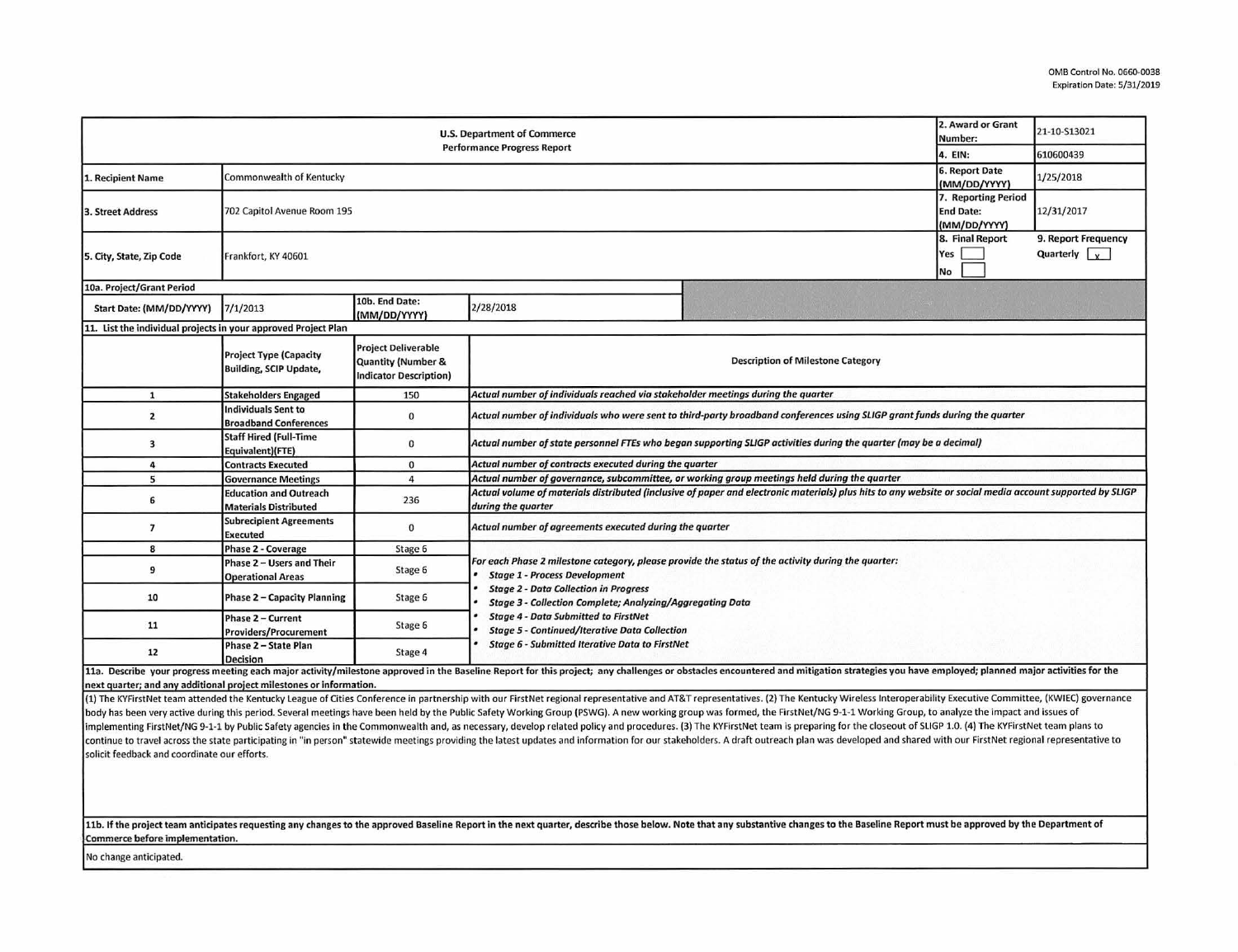llc. Provide any other Information that woutd be usefut to NTIA as it assesses thls project's progress.

N/A

11d. Describe any success stories or best practices you have identified. Please be as specific as possible.

The KYFirstNet team has had much success with social media providing local and national FirsNet information. Since the Opt-In decision by governor Matt Bevin we have been working with AT&T representatives to determine the to implement FirstNet/AT&T service.

12. Personnel

128. If the project is not fully staffed, describe how any lack of stafflna may Impact the oroiect's time llne and when the proJect **will be** fully staffed.

The KYFlrstNet team lost a valuable member to AT&T. We are working to identify a replacement. The SWIC and Program Coordinator are continuing to work on the project, but match hours are not needed at this time.

| 12b. Staffing Table - Please include all staff that have contributed time to the project. Please do not remove individuals from this table. |                                            |                                    |                          |                      |                                      |                   |                 |                                                |                                          |
|---------------------------------------------------------------------------------------------------------------------------------------------|--------------------------------------------|------------------------------------|--------------------------|----------------------|--------------------------------------|-------------------|-----------------|------------------------------------------------|------------------------------------------|
| Job Title                                                                                                                                   | FTE%                                       | Project (s) Assigned               |                          |                      |                                      |                   |                 |                                                | Change                                   |
| <b>I</b> swic                                                                                                                               | 0%                                         | Provide Oversight of SLIGP Project |                          |                      |                                      |                   |                 |                                                | Match not needed                         |
| Program Coordinator                                                                                                                         | 0%                                         | Provide Administrative Support     | Match not needed         |                      |                                      |                   |                 |                                                |                                          |
| <b>Sr Program Manager</b>                                                                                                                   | 0%                                         | Provide Project Support            | <b>Vacant Position</b>   |                      |                                      |                   |                 |                                                |                                          |
| Prog Mgr Outreach/Ed                                                                                                                        | 0%                                         | <b>Provide Project Support</b>     |                          |                      |                                      |                   |                 |                                                |                                          |
| <b>Prog Mgr Outreach/Ed</b>                                                                                                                 | 0%                                         | <b>Provide Project Support</b>     | Vacant Position          |                      |                                      |                   |                 |                                                |                                          |
| 13. Subcontracts (Vendors and/or Subrecipients)                                                                                             |                                            |                                    |                          |                      |                                      |                   |                 |                                                |                                          |
| 13a. Subcontracts Table - Include all subcontractors. The totals from this table must equal the "Subcontracts Total" in Question 14f.       |                                            |                                    |                          |                      |                                      |                   |                 |                                                |                                          |
| Name                                                                                                                                        | <b>Subcontract Purpose</b>                 |                                    | Type<br>(Vendor/Subrec.) | RFP/RFQ Issued (Y/N) | Contract<br><b>Executed</b><br>(Y/N) | <b>Start Date</b> | <b>End Date</b> | <b>Total Federal Funds</b><br><b>Allocated</b> | <b>Total Matching Funds</b><br>Allocated |
| Michael Baker International.<br>Inc.                                                                                                        | Website Develop/Data Collect/Outreach & Ed |                                    | Vendor                   | N                    |                                      | 2/20/2014         | 12/31/2017      | \$822,826.95                                   |                                          |
| <b>NTT Data - Barry Sanford</b>                                                                                                             | Prog Mgr Outreach/Ed                       |                                    | Vendor                   | N                    |                                      | 11/1/2013         | 3/1/2017        | \$187,005.00                                   |                                          |
| <b>INTT Data - Cathy Dawson</b>                                                                                                             | Prog Mgr Outreach/Ed                       |                                    | Vendor                   | N                    |                                      | 1/1/2017          | 9/29/2017       | \$65,481.00                                    |                                          |
| <b>INTT Data - Curtis Nail</b>                                                                                                              | Prog Mgr Outreach/Ed                       |                                    | Vendor                   | N                    |                                      | 10/27/2016        | 2/28/2018       | \$85,839.00                                    |                                          |
| 13b. Describe any challenges encountered with vendors and/or subrecipients.                                                                 |                                            |                                    |                          |                      |                                      |                   |                 |                                                |                                          |
| <b>INone encountered.</b>                                                                                                                   |                                            |                                    |                          |                      |                                      |                   |                 |                                                |                                          |